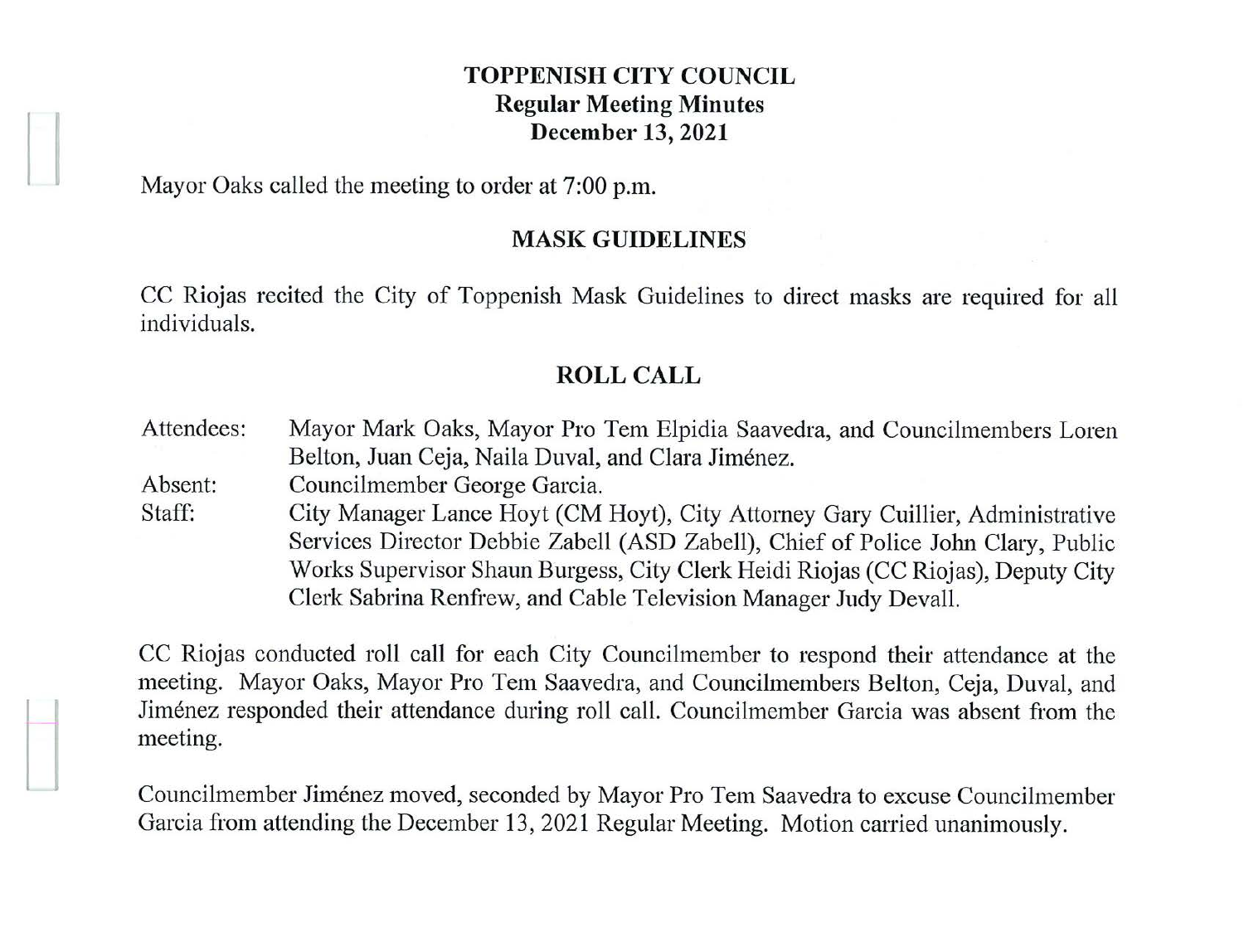#### **APPROVE AGENDA**

Mayor Pro Tem Saavedra moved, seconded by Councilmember Duval to approve the December 13, 2021 Agenda. Motion carried unanimously.

## **RECEIVE UPDATE FROM YAKIMA VALLEY CONFERENCE OF GOVERNMENTS ON TOPPENISH COMMUNITY PRIORITIES**

CM Hoyt introduced Vicki Baker and Maria Lopez from Yakima Valley Conference of Governments, who provided an update on community priorities, including:

- Community Center
- Mural Society Grant
- Commerce Support of Initiatives  $-$  Housing Grant
- Community Cleanup
- Aging in Place
- Law Enforcement Gang Prevention

#### **PUBLIC COMMENT**

None.

#### **CONSENT AGENDA**

Councilmember Jimenez moved, seconded by Mayor Pro Tem Saavedra to approve Consent Agenda items a through d:

- a. Approve Minutes of the November 22, 2021 Regular Meeting
- b. Approve Minutes of the December 6, 2021 Study Session
- c. Approve Payroll Checks Number 35465 through 35476 and electronic transfers in the total amount of \$176,571.83 dated December 3, 2021
- d. Approve Claims Checks Number 94676 through 94780, and EFTAP277 in the total amount of \$495,848.00 dated December 13, 2021

Motion carried unanimously.

#### **NEW BUSINESS**

#### **Mayor Oaks Read Ordinance 2021-08 into the Record: An Ordinance Amending the 2021 Operating Budget and Amending Ordinance 2020-14 for the City of Toppenish, Washington.**

Mayor Pro Tem Saavedra moved, seconded by Councilmember Ceja to adopt Ordinance 2021-08. Motion carried unanimously.

### **Resolution 2021-49: A Resolution of the City Council of the City of Toppenish, Washington Updating Fee Schedules A and B.**

Councilmember Jimenez moved, seconded by Councilmember Duval to approve Resolution 2021 - 49. Motion carried unanimously.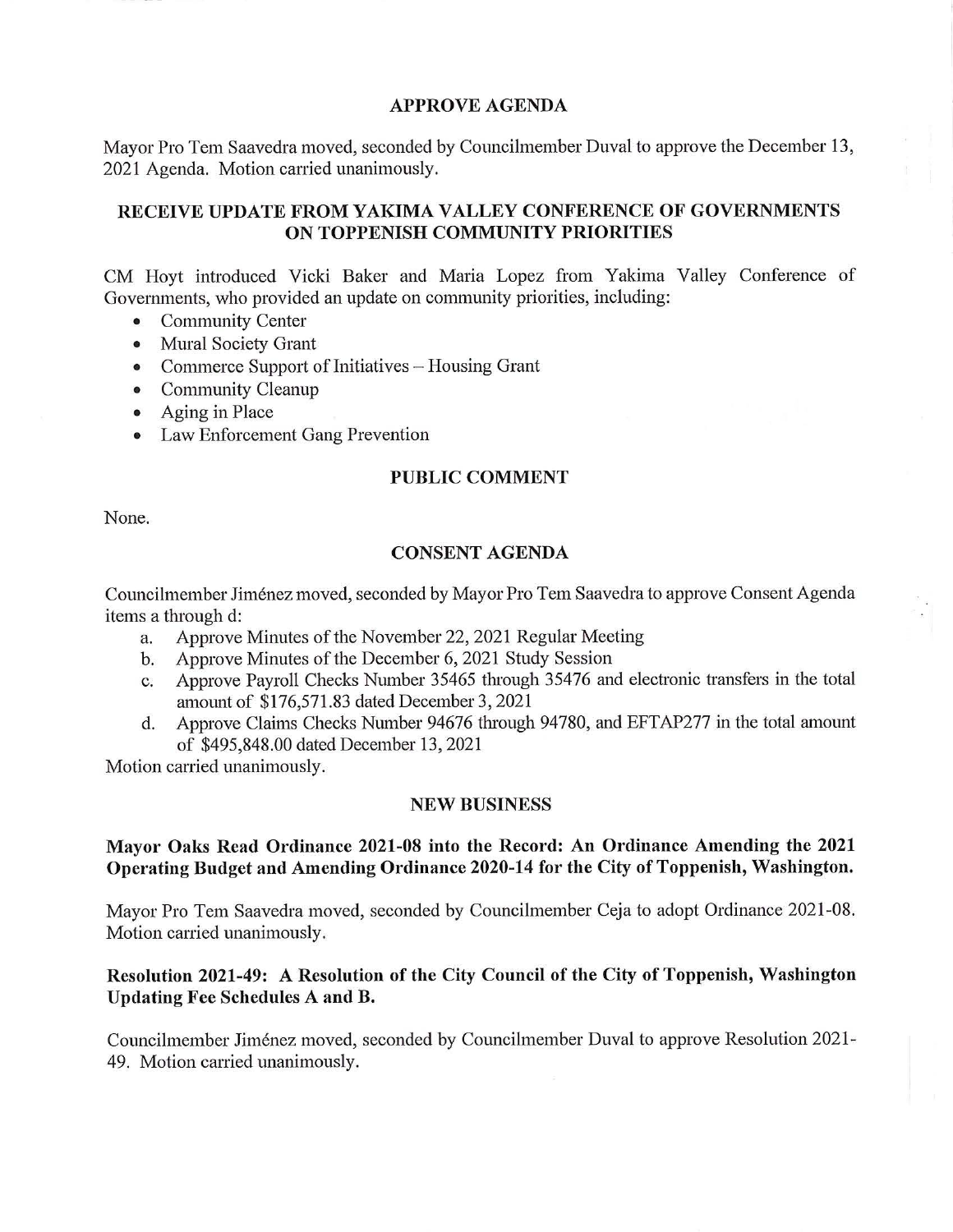## **Resolution 2021-50: A Resolution Approving Amendment to Professional Services Contract for City Attorney Services.**

Councilmember Duval moved, seconded by Councilmember Jimenez to approve Resolution 2021- 50. Motion carried unanimously.

## **Resolution 2021-51: A Resolution Declaring Certain Property as Surplus and Authorizing the Disposition Thereof.**

Councilmember Duval moved, seconded by Councilmember Belton to approve Resolution 2021-51. Motion carried unanimously.

# **Resolution 2021-52: A Resolution Approving Inter-Local Agreement Between Yakima Technology Services and the Toppenish Police Department Relating to Law Enforcement Information Technology Services.**

Councilmember Jimenez moved, seconded by Councilmember Ceja to approve Resolution 2021-52. Motion carried unanimously.

# **Resolution 2021-53: A Resolution Approving Change Order 1 to Contract with M.G. Wagner Co, Inc. for the Train Depot Roof Rehabilitation Project.**

Councilmember Duval moved, seconded by Councilmember Belton to approve Resolution 2021-53. Motion carried unanimously.

# **Award Bid for Water Service Meter Improvements**

 $\begin{bmatrix} \phantom{-} \\ \phantom{-} \end{bmatrix}$ 

Councilmember Jimenez moved, seconded by Councilmember Duval to award bid for a construction contract to Mueller Systems, LLC in the amount of \$1,230,085.70 for the Water Service Meter Improvements. Motion carried unanimously.

# **Introduction of Telecommunications Franchise Ordinance with Yakima MSA Limited Partnership and Set January 10, 2022 as the Date for a Public Hearing and a Decision as to Whether to Adopt the Ordinance at the Next City Council Meeting, January 24, 2022.**

Councilmember Jimenez moved, seconded by Councilmember Duval to set January 10, 2022 for a public hearing and a decision as to whether the Ordinance approving the franchise should be adopted at its next regularly scheduled meeting of January 24, 2022. Motion carried unanimously.

# **Discussion to Cancel the December 27, 2021 Regular Meeting.**

Councilmember Jiménez moved, seconded by Councilmember Duval to cancel the December 27, 2021 Regular Meeting. Motion carried unanimously.

# **Set Agenda for the January 3, 2022 Study Session.**

It was the consensus to set the January 3, 2022 Study Session agenda to include the Oaths of Office for Newly Elected Officials, Select Mayor and Mayor Pro Tem for 2022 and 2023, Council Seating, and Boards and Commissions Appointments for 2022 and 2023. In addition, Council requested to hold two executive sessions during the January 3, 2022 meeting.